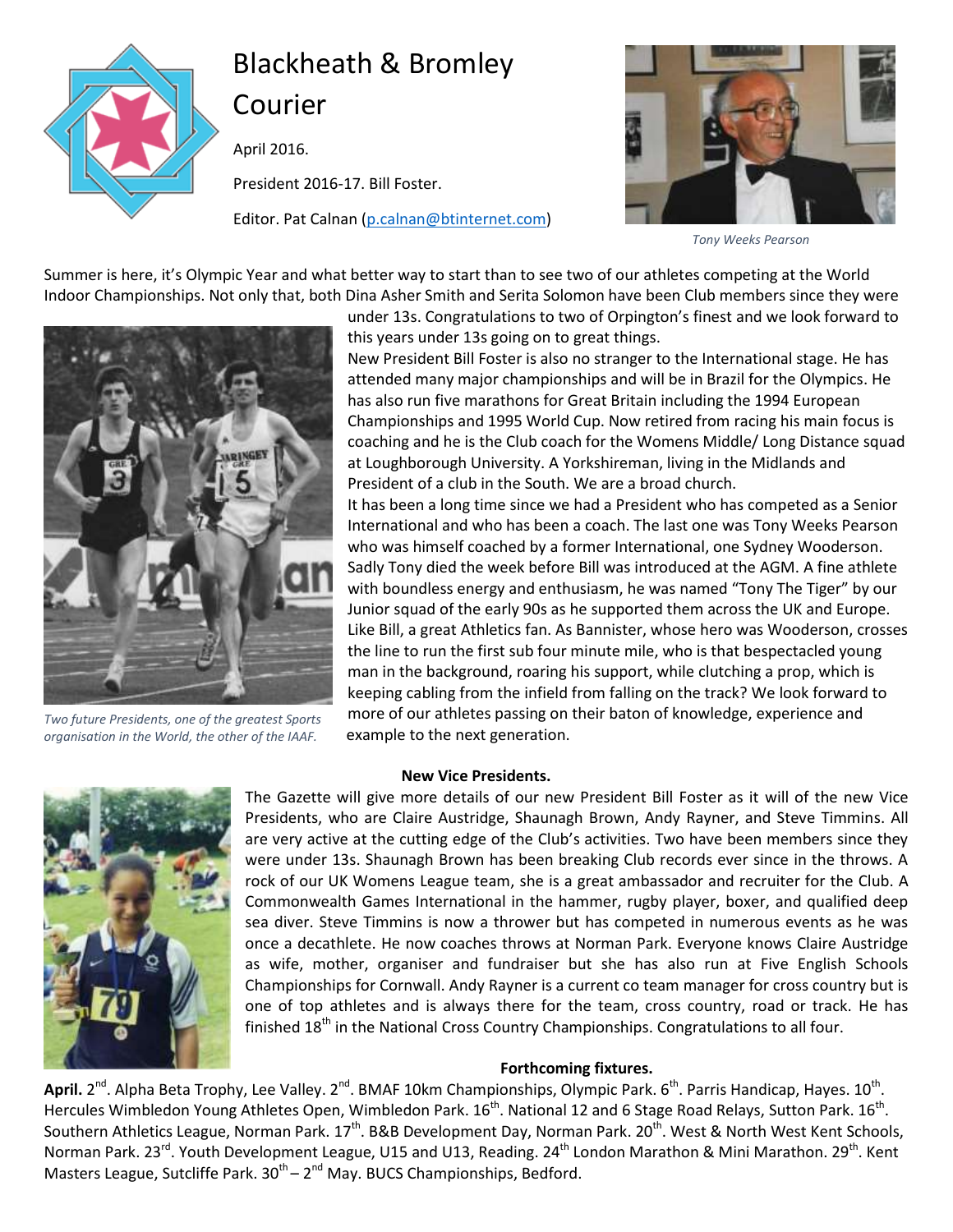May. 1<sup>st</sup>. Youth Development League U20 and U17, Reading. 2<sup>nd</sup>. Ted Pepper race, Norman Park. 7<sup>th</sup>. British Athletics League, Watford. 8<sup>th</sup>. Kent Young Athletes League, Norman Park. 9<sup>th</sup>. Kent Masters League, Canterbury. 2th. Bromley Year 7 Inter Schools, Norman Park. 14<sup>th</sup>. BMAF Road Relays, Sutton Park. 14<sup>th</sup>-15<sup>th</sup> EA Combined Events Championships, Bedford. 14<sup>th</sup>-15<sup>th</sup>. Kent Championships, Ashford. 14<sup>th</sup>-15<sup>th</sup> Surrey County Championships, Kingston. 20<sup>th</sup>-22<sup>nd</sup>. European Masters Championships non stadia, Portugal. 21<sup>st</sup> Youth Development League, U15 and U13, Southampton. 21<sup>st</sup>. Southern Athletics League, Hornchurch. 22<sup>nd</sup>. Loughborough International. 23<sup>rd</sup> Club Championships and Open Meeting, Norman Park. 25<sup>th</sup> Parris Handicap, Hayes. 27<sup>th</sup>. Kent Masters League, Norman Park. 28<sup>th</sup>. Southern Counties Vets AC Championships, Ashford. 29<sup>th</sup>. Bedford International Games, 29<sup>th</sup> Youth Development League U20 and U17, Norman Park.



**27th April. London Marathon Supper.** Meals sold out but you can still come down for a drink. **25th May. BBQ after Parris Handicap.**

### **Results**

### **5/3/16**

**English Schools Woolaton Park, Nottingham. Senior Girls**. 2. Niamh Bridson Hubbard 16.31, 16. Jessica Keene 17.09, 40. Kelsey Fuss 17.49, 135. Chloe Kibblewhite 19.02, 148. Joanna Clowes 19.12, 299. Els Housley 22.31. **Intermediate Boys**. 89. Angus Harrington 19.33, 92. Lewis Mills 19.35, 230. Henry James Cowie 20.35. **Intermediate Girls**. 30. Yasmin Austridge 13.57, 42. Madalina Samoila 14.04, 72. Millie Smith 14.17. **Junior Boys**. 5. Rowan Fuss 15.26. **Junior Girls**. 17. Morgan Squibb 13.14, 23. Sophie Hoare 13.19, 41. Jess Neale 13.30, 53. Lia Radus 13.37, 220. Rosie Allen 14.31. **Jablonec Indoor Gala, Czech Republic**. 60 hurdles. 4. Serita Solomon 8.13. Heat 2. 2. Serita Solomon 8.02. **Parkruns. Richmond**. 5. Jonathan Vintner 17.43.

**Bromley**. 6. Luca Ercolani 18.11, 10. Callum Myatt 18.19, 12. Robert Perry 18.31, 13. Clayton Aves 18.44, 14. Keir Lundy 18.59, 20. Amy Leach 19.26, 21. Eddie Sellar 19:29, 29. Stuart Cullum 19.54, 32. Ethan Kitteridge 19.59, 47. Matthew Pond 20.44, 48 Adam Parkinson 20.58, 59. Carlotta Weitzel 21.04, 63. Niamh Milmo 21.11, 78. Chris Swinfen 21.38, 88. James Neylon 21.58, 95. Jessica Sellar 22.11, 100. Jason Short 22.17, 121. Kelsey Pullin 22.49, 124. Nigel Bulmer 22.56, 204. Angela Powell 25.04, 276. Matthew Smith 26.43, 352. Zoe Kingsmell 28.40, 370. Leszek Malynicz 29.04, 444. John Leeson 31.57, 511. Andrew Kingsmell 37.45.

**Greenwich.** 3. Alan Camp 18.45, 27 Barry Wetherilt 22.20.

**Braunstone**. 107. Mick Keene 25.20.

**Highbury Fields**. 39. Naomi Kingston 22.13

**Crystal Palace**. 51. David Carton 23.58.

**Bournemouth**. 47. Peter Hamilton 21.46.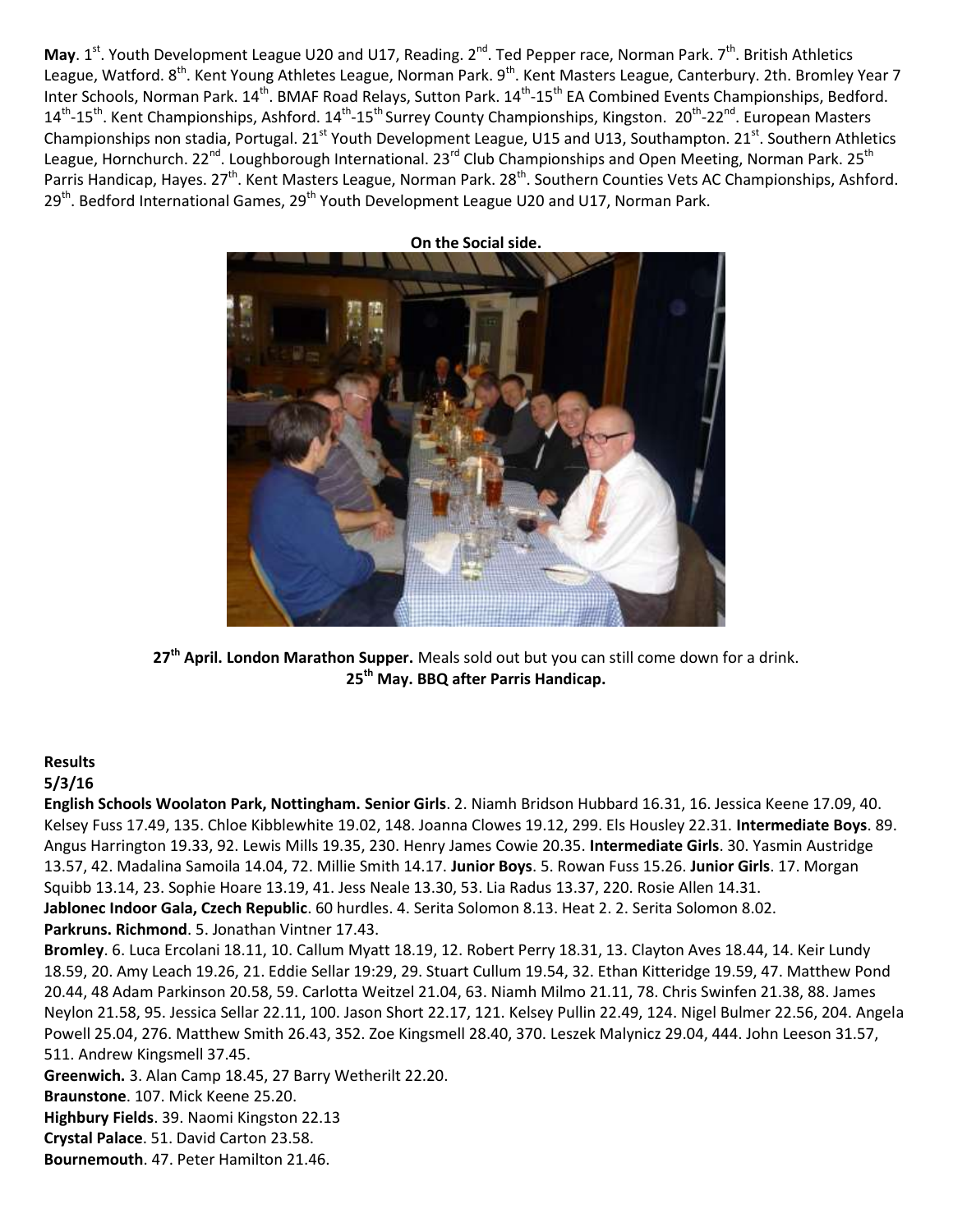**Newport.** 67. Dave Leal 23.57. **Killerton.** 18. Bob Minting 22.42. **Clonakilty**. 19. Jenny Neal 22.04. **Orpington.** 5. Harry Keene 21.04, 97. Karen Desborough 35.24. **Tonbridge.** 44. Mark Ellison 22.40, 122. Anne Cilia 26:.04

**Hockley Woods**. 13. Sarah Belaon 21.45.

## **6/3/16**

**Windsor Open Meeting**. 60m. Round 1 Race 1. 4. Toby Olubi 7.11. R4. 5. Rob Sutherland 7.64. R8. 2. James Whiteaker 7.50. R17. 2. Jamilya Robinson Pascal 8.30. Round 2. R1. 5. Toby Olubi 7.10. R6. 4. James Whiteaker 7.53. Triple Jump. Senior Men 1. Jacob Veerapen 14.18. Under 20 Women. 1. Toyin Orelaja 10.47.

**Molly Barnett Races, Coventry**. Senior Men 5km. 21. Shaun Lightman 31.33.

# **12/3/16**

**Inter County Cross Country Championships, Cofton Park, Birmingham**. Senior Women. 168. Sarah Belaon 36.10, 176. Amber Reed 36.28. Under 20 Men. 2. Will Fuller 27.11. Under 20 Women. 5. Niamh Bridson Hubbard 21.59, 104. Samantha Leighton 26.24. Under 17 Men. 163. Marco Arcuri 21.49. Under 17 Women. 29. Kelsey Fuss 21.30, 33. Jessica Keene 21.38, 82. Amy Leach 22.32, 96. Yasmin Austridge 22.47. Under 15 Boys. 94. Angus Harrington 17.27. Under 15 Girls. 9. Sophie Hoare 17.37, 58. Kelsi Cornish 18.31, 71. Lia Radus 18.35, 103. Millie Smith 18.51. Under 13 Boys. 73. Samuel Reardon 12.30. Under 13 Girls. 4. Morgan Squibb 12.47, 27. Ellie Dolby 13.13, 128. Rosanna Allan 14.03.

**Lewes Open Races**. 4. Peter Hannell 32.06, 6. David Hoben 34.56, 7. Shaun Lightman 34.56.

**Parkruns. Bromley**. 1. Fintan Parkinson 16.54, 4. Roger Beswick 17.39, 5. Sam Agnew 18.00, 9. Keir Lundy 19.07, 15. David Beadle 19.23, 16. Steve Pairman 19.25, 24. Andrew Lawes 19.42, 25. Matthew Pond 19.43, 39. Mike Simms 20.35, 52. Iain Swatton 21.15, 53. Glen Read 21.17, 56. Chris Swinfen 21.25, 70. Jessica Sellar 21.45, 76. James Neylon 22.04, 113. Tammy Falshaw 23.09, 155. Scott Bulmer 24.38, 184. Nigel Bulmer 25.35, 250. Leszek Malynicz 27.22, 309. Bernard Wilson 28.58, 365. Damian Hayes 31.35, 452. John Bugler 52.30

**Greenwich**. 10. Ritchie Leccia

**Bath Skyline**. 81. Chloe Haffenden 26.43

**Highbury Fields**. 51. Naomi Kingston 21.47.

**Killerton**. 20. Bob Minting 22.04.

**Fritton Lake**. 11. Charlotte Faries 25.07.

**Orpington.** 10. Leah Everson 21.42 (first woman), 99. Karen Desborough 34.40.

**Peckham Rye.** 62. Peter Rogers 25.03.

**12-13/3/16. British Masters Championships, Lee Valley**. W50. Pole Vault. 1. Jackie Montgomery 2.70. M60. 60. 1 Tom Phillips 8.20. Race 2. 1. Clem Leon 8.34. 200. 3. Tom Phillips 27.41, 4. Clem Leon 27.89. 400. 1. Clem Leon 61.90. High Jump. 3. Clem Leon 1.38. Long Jump. 4. Clem Leon 4.17. Pole Vault. 1. Allan Williams 3.40. W60. 60. 1. Helen Godsell 8.76. 200. 1. Helen Godsell 29.62. M65. 1500. 3. Peter Hamilton 5.40.57. 3000. 1. Peter Hamilton 12.06.18. 3000 Walk. 3. Roger Michell 17.46.44.

# **13/3/16**

**Trafford 10km**. 4. Graham Rush 29.10, 40. Phil Sesemann 30.32.

**Sidcup 10**. 8. Tony Crowder 59.53, 11. Len Crowder 61.30.

Bromley Veterans Open 5, Sparrows Den. 10 Jane Bradshaw 39.30 (First woman and 1<sup>st</sup> W40), 11. Mike Simms 40.06, 27. Nigel Bulmer 44.18, 30. David Carton 44.47, 32. Luigi Arcuri 45.55, 43 John Fenwick 50.01.

**Dartford Half Marathon**. 5. Peter Tucker 74.39, 31. Clare Elms 84.03, 110. Alexis Tobin 93.47, 183. Jennifer Neal 1.40.27, 464. Peter Rogers 1.57.04.

**Lydd 20**. 83. Damian Hayes 2.31.37, 179. Deniz Mehmed 2.50.30.

**Lydd Half Marathon**. 40. Mark Ellison 95.09, 156. Karen Perry 2.00.19.

**Spitfire 20**. 97. Steve Evenden 2.34.29, 104. Nick Barber 2.35.30, 432. Gerry Azger 3.15.22, 487. Jesse Bailey 3.22.29, 503. Dick Griffin 3.25.55, 560. Andy Kingsmell 3.44.22.

**Tempest 10**. 98. Zoe Kingsmell 1.38.02.

**18/3/16**.

**USF Bulls Invitational, Tampa, Florida**. Triple Jump. 4. Kerri Davdson 11.44 (-2.5).

**18-19/3/16**.

**Baldy Costillo Invitational, Tempe, AZ, USA**. 200. 3. Jahisha Thomas 25.22 (0.6), 100 hurdles. 6. Jahisha Thomas 15.69 (-0.8). **18-20/3/16.**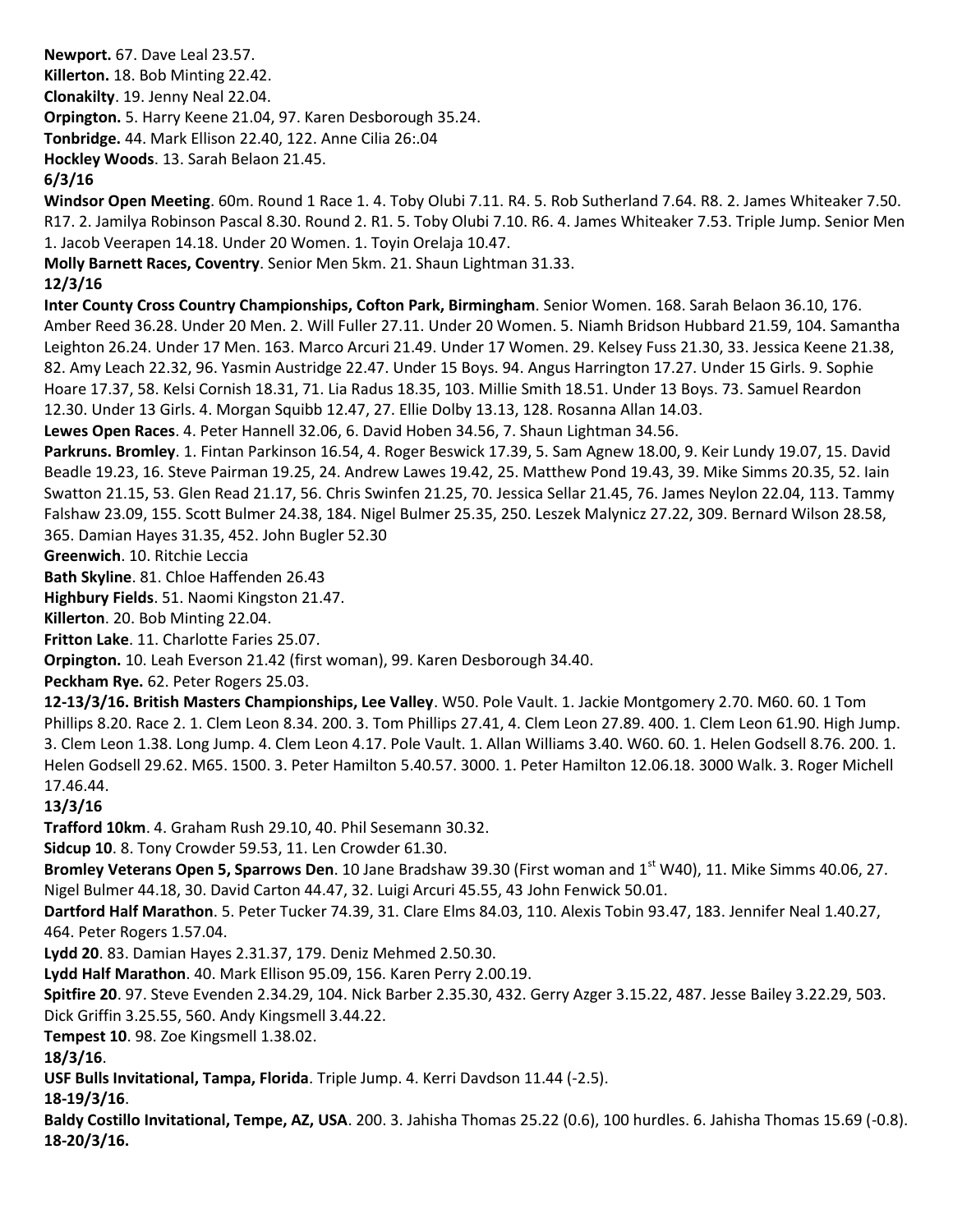**IAAF World Indoor Championships, Portland, USA.** Women. 60m Final. Dina Asher Smith DNS. SF1. 2. Dina Asher Smith 7.11. HT4. 2. Dina Asher Smith 7.12. 60 Hurdles. Final. 7. Serita Solomon 8.29. HT1. 3. Serita Solomon 8.04.

**Home Countries International, Falkirk**. Under 20 Women. 9. Niamh Bridson Hubbard 22.26.

**SIAB Schools International, Falkirk**. Junior Boys. 11. Rowan Fuss 13.33.

**Closing 5 Yacht Handicap, Hayes**. 1. Amarisa Sibley 25.06 (38.46 actual), 2. Sarah Belaon 27.47 (34.07), 3. Angus Harrington 28.15 (29.45), 4. Jim Phelan 28.21 (41.21), 5. Gareth Evans 29.08 (29.48), 6. Marco Arcuri 29.18 (30.08), 7. Nic Corry 29.25 (35.35), 8. Damian Hayes 29.27 (36.47), 9. Clayton Aves 29.42 (34.12), 10. Charlie Andrews 29.47 (32.27), 11. Anne Cilia 29.50 (42.50), 12. Luigi Arcuri 30.02 (41.42), 13. Steve Pairman 30.02 (34.02), 14. Mick Jones 30.21 (34.41), 15. Chris Pike 30.29 (37.49), 16. Rod Harrington 30.36 (36.46), 17. Rob Brown 30.44 (37.34), 18. Chris Tuck 30.47 (31.17), 19. Jason Short 30.47 (38.37), 20. Mike Simms 30.58 (36.58), 21. John Turner 30.59 (40.09), 22. Matthew Smith 31.00 (38.00), 23. Austin Adams 31.00 (42.30), 24. Mark Ellison 31.14 (37.04), 25. Nick Barber 31.24 (37.24), 26. David Beadle 31.26 (33.56), 27. Nigel Bulmer 31.32 (40.42), 28. Andy Lawes 31.40 (36.40), 29. Glen Read 31.41 (37.51), 30. Ian Taylor 31.47 (38.07), 31. James Neylon 31.56 (41.56), 32. Adrian Stocks 31.59 (38.09), 33. Nigel Haffenden 32.20 (36.50), 34. Amy Leach 32.33 (35.43), 35. Maz Turner 32.49 (53.09), 36. Barry Wetherilt 33.43 (41.23), 37. Andy Tucker 34.00 (37.30), 38. David Carton 34.01 (42.11), 39. Tim Soutar 35.19 (35.19), 40. Ben Kerridge 36.12 (42.42), 41. Iain Swatton 37.23 (43.33).

**Bennett Cup Final Standings**. 1. Sarah Belaon 422, 2. Steve Pairman 420, 3. Nic Corry 395, 4. Chris Pike 391, 5. David Beadle 375, 6. Rob Brown 375, 7. Chris Tuck 362, 8. Mike Simms 349, 9. Nigel Bulmer 325, 10. Barry Wetherilt 325.

**Parkruns. Bromley**. 1. Callum Myatt 17.22, 3. Jessica Keene 18.13, 8. Matthew Pond 18.52, 11. Sam Agnew 18.59, 20. Stuart Cullum 19.26, 25. Andrew Lawes 19.39, 29. Keir Lundy 19.48, 32. Joanna Clowes 19.55, 33. Andy Tucker 19.58, 41. Nicholas Paddington 20.36, 56. Lorna Clowes 21.20, 68. Jessica Sellar 21.45, 98. Kelsey Pullin 22.35, 153. Andrew Clowes 24.16, 199. Gareth Griffin 25.28, 314. Bernard Wilson 28.26, 326. Zoe Kingsmell 28.41, 332. Scott Bulmer 28.50, 341. Ian Cayzer 29.03, 352. Nigel Bulmer 29.24, 406. Damian Hayes 31.25, 441. Andrew Kingsmell 32.32, 524. Claire Austridge 38.59.

**Brockwell Park**. 55. Nigel Wood 22.27

**Killerton.** 20. Bob Minting 21.50.

**Orpington**. 1. Ian Frith 17.23, 7. Harry Keene 20.55. 122. Karen Desborough 34.33.

**Constantia Greenbelt**. 28 Darryl Hilliar 23.43,

**Bedgebury Pinetum**. 3. Robert Perry 19.40, 93. Claire Springett 32.07

**19-20/3/16**

### **Kent Indoor Championships, Lee Valley.**

**Senior Men.** 400. Mark Cryer DNS. Ht 2. 2. Mark Cryer 51.78. High Jump. 7. Mark Cryer 1.75. Shot. 4. Mark Cryer 10.27. **Senior Women**. 800. 1. Jessica Jones 2.24.79, 2. Donelle Yapp 2.49.60. High Jump. 1. Deborah Martin 1.70. Pole Vault. 1. Jackie Montgomery 2.60. **Under 20 Men.** 60m. 1. Shamar Thomas Campbell 7.01. SF. 1. Shamar Thomas Campbell 7.05, HT 1. 1. Shamar Thomas Campbell 7.10. 200. 1. Shamar Thomas Campbell 22.53, 3. Alex Skipp 22.70. HT 1. 1. Shamar Thomas Campbell 23.0. HT 2. 2. Alex Skipp 23.3. 400. 2. William Pope 52.85, 3. Aleksander Wiltshire 53.67. HT 1. 2. William Pope 53.18. HT 2. 2. Aleksander Wiltshire 56.89. 1500. 1. Charlie Davis 4.28.49. **Under 20 Women**. 60m. 1. Parris Johnson 7.81. HT 1. 1. Parris Johnson 7.90. 200. 1. Isabella Hilditch 26.1. 60H. 1. Anastasia Davies 9.00 (Championship Best). Triple Jump. 2. Anastasia Davies 11.14. Shot. 1. Divine Oladipo 12.09. **Under 17 Men.** 60m. 1. Matthew Knight 7.16. HT1. 1. Matthew Knight 7.21, 4. Robert Abbott 7.71. 200. HT2. 5. Chizute Ogbedeh 25.1. 400. 2. Ben Sutton 53.00. HT2. 2. Ben Sutton 54.05. 1500. 2. Lewis Mills 4.27.58. Long Jump. 2. Ben Sutton 5.83. Pole Vault. 1. Frankie Scrivener 3.20, 2. George Pope 2.40. **Under 17 Women**. 60m. 2. Magda Cienciala 7.88, 3. Katie Woolcott 7.94, 5. Mhairi Brooks 8.06. SF1. 3. Mhairi Brooks 8.08. SF2. 1. Magda Cienciala 7.88, 2. Katie Woolcott 7.99, 6. Sophia Harper 8.66. HT1. 2. Sophia Harper 8.51, 5. Gabrielle Dalsan 8.78. HT2. 2. Katie Woolcott 8.09, Antonia Alapfuja DNF. Ht3. 1. Magda Cienciala 7.90, 3. Mhairi Brooks 8.17. 200. 4. Karina Harris 27.91. HT1. 2. Karina Harris 28.0. 300. 3. Grace Scopes 44.05. 800. 1. Kelsi Cornish 2.25.89. Long Jump. 4. Sophia Harper 4.42. Triple Jump. 2. Karina Harris 10.62. Shot. 1. Eloise Locke 12.88. **Under 15 Boys.** 60m. 1. Rico Cottell 7.58, 6. Oliver Briars 8.11. HT1. 5. Jonathan Abbott 9.07. HT2. 1. Rico Cottell 7.69, 3. Oliver Briars 8.23, 4. Leonard Wright 8.56, 5. Leo McCallum 9.06. 200. 2. Myles Xavier 25.4. 300. 1. Joshua Gbagbo 40.12. 800. 4. Ben Gardiner 2.24.46. High Jump. 1. Rico Cottell 1.80. Long Jump. 1. Myles Xavier 5.29. Triple Jump. 1. Joshua Gbagbo 11.30. Pole Vault. 2. Ethan Ketteridge 2.30. Shot. 1. Michael Burfoot 10.86. **Under 15 Girls.** 60m. SF1. 4. Holly Mpassy 8.59, 5. Rahmau Ottun 8.73. SF2. 5. Lani Bakewell 8.82, 6. Kamilya Robinson Pascal 8.83. HT1. 3. Kamilya Robinson Pascal 8.66, 4. Lani Bakewell 8.91, 5. Rashindah Ayinbode 9.21, 6. Katie Westpfel 9.76. HT2. 2. Holly Mpassy 8.55, 5. Greta Elliott 8.98. HT3. 4. Rahmat Ottun 8.78. 200. HT1. 3. Eva Stephanou 29.99, 4. Greta Elliott 30.49. 300. 2. Zoe Martial 47.14. 1500. 2. Jessica Neal 5.07.35, 3. Lily Tappenden 5.14.68. Long Jump. 3. Zoe Martial 4.42, 5. Kamilya Robinson Pascal 4.35. Pole Vault. 3. Eleanor Barrett 2.80. 20/3/16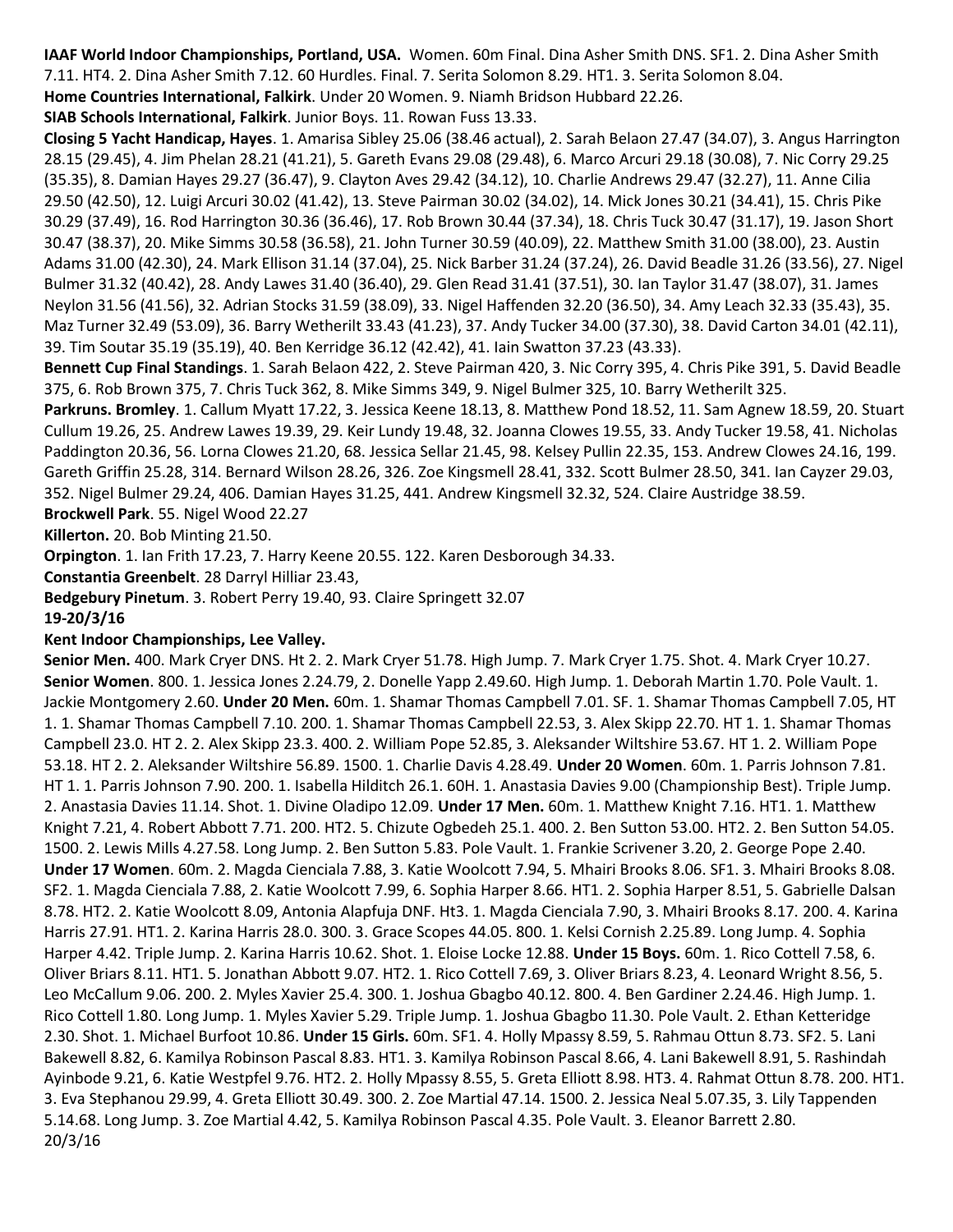**Southern 12 Stage and 6 Stage Relays, Cyclopark, Gravesend. Men. 19<sup>th</sup> 3.39.31. (1. Alex Bruce Littlewood 20.20, 2. Andy** Rayner 14.46, 3. Phil Sesemann 19.36, 4. Georges Vacharopoulos 13.56, 5. Will Fuller 20.09, 6. Richard Webb 14.25, 7. Peter Tucker 21.25, 8. David Beadle 16.19, 9. Dan Kennedy 21.31, 10. Nic Corry 17.34, 11. Steve Pairman 22.44, 12. Bryan Donnelly 16.46). Women. 22<sup>nd</sup>. 2.01.50. (1. Kate Curran 16.22, 2. Jennifer Neal 28.11, 3. Sara Elmqvist 18.23, 4. Carole Penlington 24.06, 5. Jennie Butler 17.43, 6. Sarah Belaon 17.05 ). **Hastings Half Marathon**. 218. Mike Simms 1.34.37, 680. John Isaacs 1.46.09, 2025. Zoe Kingsmell 2.17.23, 2030. Andy Kingsmell 2.17.30. **Cranleigh 21**. 1. Fintan Parkinson 2.04.27, 6. Alex Gibbins 2.09.22, 34. Jon Vintner 2.25.57, 89. Alexis Tobin 2.40.23, 119. Steve Evenden 2.45.22, 424. Dick Griffin 3.40.14. **Cranleigh 15**. 81. John Turner 2.15.05, 82. Pete Rogers 2.15.06. **Vitality North London Half Marathon**. 74. Richard Byford 81.50. **25/3/16 Isle Of Man Festival. 10km Road Race, Port Erin.** 1. Phil Sesemann 31.37. **26/3/16. Isle Of Man Festival. Peel Hill Race**. 13. Phil Sesemann 22.53. **Parkruns. Bushy park**. 4. Rowan Fuss 16.58, 108. Kelsey Fuss 21.00. **Richmond**. 3. Jonathan Vintner 17.56. **Cardiff**. 330. Claire Springett 31.14. **Bromley.** 1. William Fuller 15.16, 3. Callum Myatt 17.18, 5. Jessica Keene 17.46 (first woman), 7. Charlie Andrews 17.51, 10. Samuel Reardon 18.14, 20. Harry Keene 19.16, 25. Amy Leach 19.30, 27. Steve Pairman 19.35, 28. Matthew Pond 19.36, 33. Oliver Robertson 19.55, 35. Max Gregson 20.00, 36. Emily Davis 20.01, 45. Chloe Kibblewhite 20.17, 46. Nic Corry 20.17, 61. Adrian Stocks 20.43, 74. Leo Braden 21.17, 80. James Neylon 21.27, 115. Kelsey Pullin 22.44, 161. Nigel Bulmer 23.37, 160. Jamie Muir 23.37, 176. Andy Tucker 24.02, 179. Austin Adams 24.04, 200.Scott Bulmer 24.25, 369. John Butler 28.29, 380. Julia Pairman 28.51, 398. Mick Keene 29.13, 399. Bernard Wilson 29.13, 406. Trevor Lewis 29.39, **Bexley**.34 Chris Pike 23:12, 181. Zoe Kingsmell 31.02, 204. Andrew Kingsmell 32.07, **Greenwich.** 1. Niamh Bridson Hubbard 18.24, 44.8 Nigel Haffenden 23.57, 45. Sally Haffenden 23.57, 100. Chloe Haffenden 27.42. **Crystal Palace**. 43. Nigel Wood 22.37, 162. Luke Brett 34.12. **Barnstaple**. 48. Barry Wetherilt 22.47. **Dulwich**. 28. Carlotta Weitzel 20.10. **Orpington**. 18. Mark Ellison 22.36, 20. Joseph Georgiadis 22.41, 48. Dave Leal 25.18, 65. Anne Cilia 27.03, 135. Karen Desborough 35.15, **Southwark.** 9. Alan Camp 18.26, **Tonbridge.** 24. Tim Soutar 21.03. **Penrose.** 8. Robert Perry 20.36. **Crosby**. 6. Mike Simms 21.43. **Dolgellau.** 14. Jason Short 23.04. **27/3/16 Isle Of Man Festival**, **Douglas.** 4xkm relay. 1. Leeds Doss AC INC Phil Sesemann 16.25. **Lee Valley U15 and U13 Pentathlon and Open Meeting**. Pentathlon. Under 13 Girls. 2. Akeilya Robinson Pascal 2099 (60H 10.46, High Jump 1.33, Shot 6.25, Long Jump 4.47, 800. 3.04.69).

# **25 years ago March 1991.**

Tanya Blake finishes in 4<sup>th</sup> place in the Senior Girls race at the English Schools Cross Country Championships at Taunton, two places behind runner up Paula Radcliffe. Mark Steinle is 45<sup>th</sup> in the Intermediate Boys race. Tim Dickinson is 37<sup>th</sup> in the Senior Boys race.

Debbi Marti is  $5<sup>th</sup>$  in the World Indoor Championships at Seville, Spain with a clearance of 1.91.

At the National Veterans Cross Country Championships at Ampthill Jack Braughton wins the M70s race and Barry O Gorman is  $4<sup>th</sup>$  in the M50s.

Jamie Quarry is 2<sup>nd</sup> and Alexis Sharp is 3<sup>rd</sup> in the AAA's Under 20s multi events championships at Cosford.

Plenty of medals at the Dairy Crest AAA and WAAA Under 20 Championships at Cosford. In the under 20s there is gold for Jamie Quarry in the 60 metre hurdles in 8.35 with bronze for Mark Purser (then of Croydon). Ben Eldred is third in the 400. In the under 17s Michael Nartey wins the 60 metres in 7.0 and Ezra Clarke the triple jump with 13.08.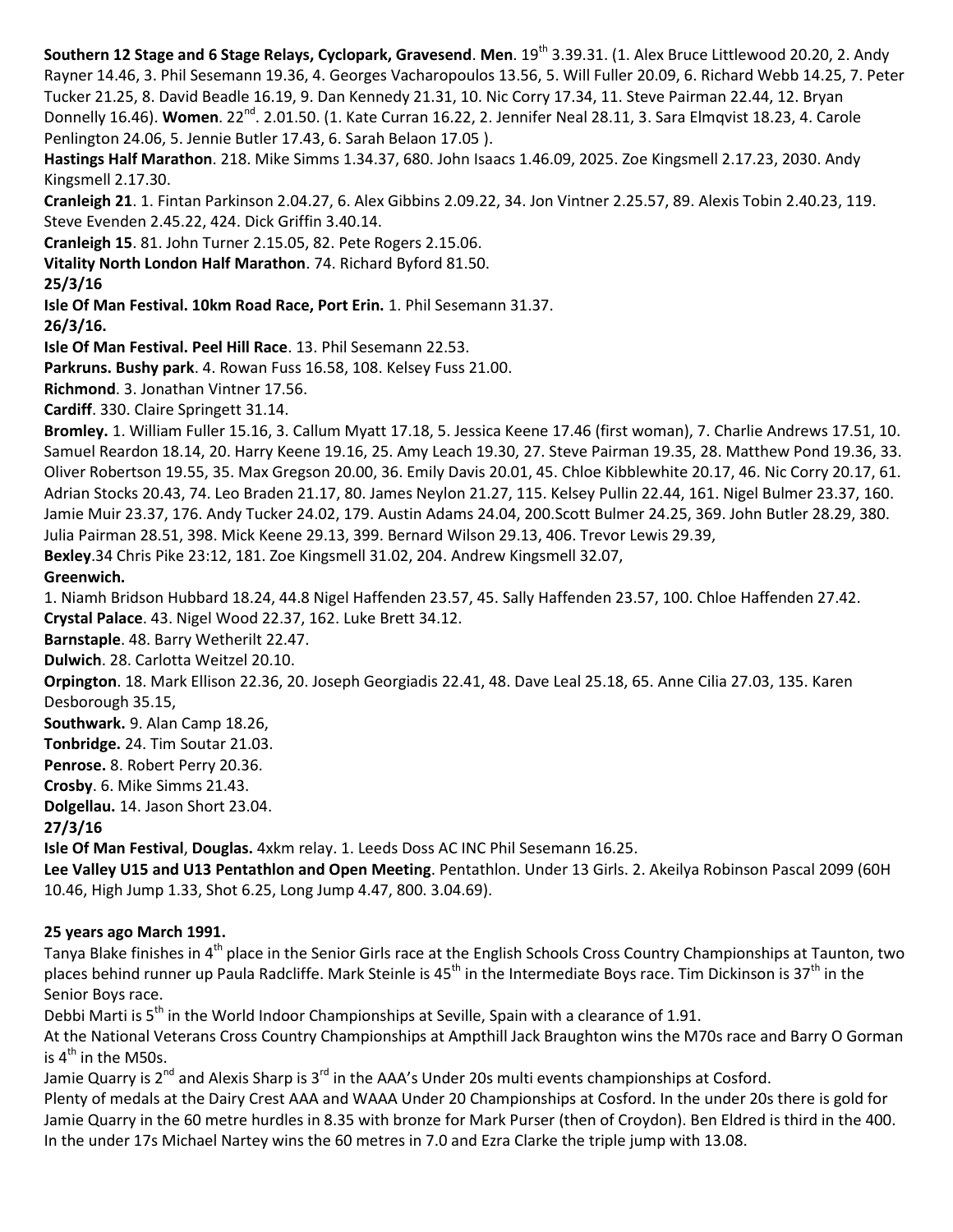At the National Cross Country Relays at Mansfield the Senior Mens team of Alan Guilder, Spencer Newport, Dave Lee and Dave Heath finish 8<sup>th</sup>. The under 17 mens team of William Donaldson, Robert Sedgewick, Mark Steinle and Jonathan Murray are  $7^{\text{th}}$ .

Tanya Blake finishes 105<sup>th</sup> in the Junior Womens race at the IAAF World Cross Championships in Antwerp. Athletics Weekly publish the UK Mens Club Track and Field Rankings for 1990. Blackheath are 10<sup>th</sup>.

## **20 years ago March 1996.**

Blackheath finish 3<sup>rd</sup> in the National Cross Country Championships at Newark. This is the third time in a row the Club has finished 3<sup>rd</sup> at Newark. Spencer Newport is 13<sup>th</sup>, Dave Taylor 20<sup>th</sup>, Bill Foster 24<sup>th</sup>, Tim Dickinson 26<sup>th</sup>, Chris Wada 134<sup>th</sup> and Darrell Smith 144<sup>th</sup>.

Bill Foster finishes 3rd in the Adidas Fleet Half Marathon in 63.50. Dave Taylor wins the Staines 10km in 29.28. Mike Martineau becomes President of Blackheath Harriers.

The Club win the Southern 12 Stage Road Relay at Thurrock.



*Southern 12 stage team.Back L-R. Bill Foster, Spencer Newport, Roy Smith, Chris Wada, Mike Martineau (President), Alan Guilder, Simon Baines. Front. Dave Taylor, Dave Heath, Pat Calnan, Mark Watling, Darrell Smith.12th member was Giles Clifford.*

At the McDonalds Young Athletes Relays at Sutton Park the Blackheath under 13 boys team of Stuart Simmons, Will Bolton, Chris Gay and Matt Hill win gold. The under 15 boys team of John Baker, Kieran Farrelly, David Baker and Steve Holmes are second.

At the English Schools Cross Country Championships at Weymouth Abdi Madar is 3<sup>rd</sup> in the Junior Boys race and with Matthew Hill 34<sup>th</sup>, Will Bolton 63<sup>rd</sup> and Imran Hamblin 88<sup>th</sup> Kent win team gold.

Abdi Madar represents England at the Home Countries Schools International at Irvine and finishes  $6<sup>th</sup>$  in the Junior Boys race.

Tim Dickinson represents Great Britain at the World University Cross Country Championships

## **15 years ago March 2001**

Foot and Mouth disease devastates the racing programme. The English Schools Cross Country Championships; the Reading Half Marathon (incorporating the AAAs of England and South Of England Championships; and the Closing 5 Yacht Handicap are just some of those affected. Dave Ellison wins the Bennett Cup by a single point from Brendan McShane with the series reduced to six races because of foot and mouth.

Mike Peel becomes President of Blackheath Harriers.

Mark Steinle wins the Mercia Half Marathon in Portugal in 64.29.

At the Great Britain v France Under 23 International at Cardiff, David Moulton is 3<sup>rd</sup> in the 800, Michael Skinner 4<sup>th</sup> in the 1500 and Alloy Wilson is part of a 4x400 team who breaks the Welsh all comers record.